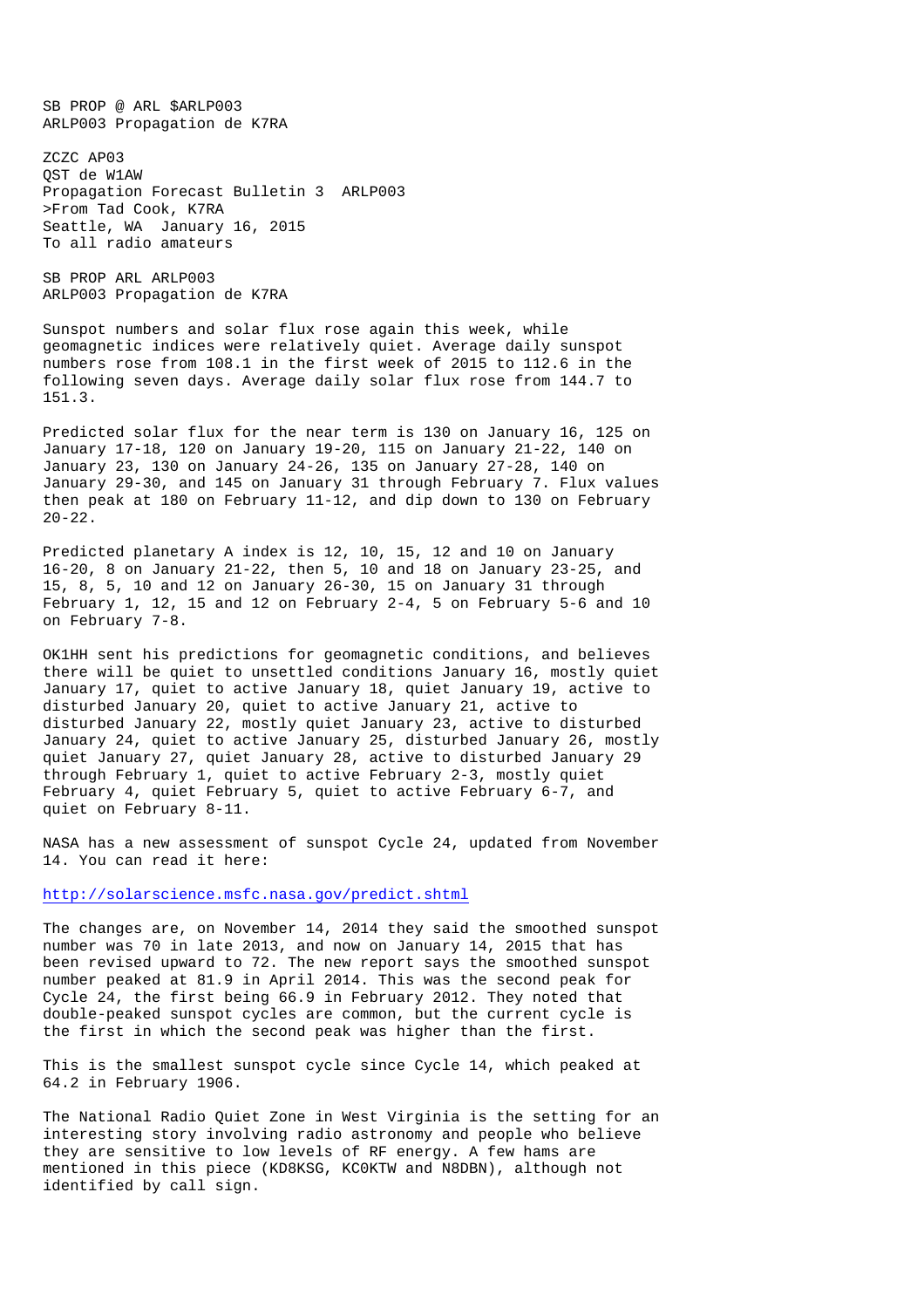## http://www.washingtonian.com/articles/people/the-town-without-wi-fi/

Green Bank seems to have an unusually large population of amateur radio operators (over 20% of the town's residents, according to the FCC license database), especially for a place in which the FCC allows no radio transmitters.

Of course, perhaps not all of the hams with mailing addresses in Green Bank live in town, but there are 30 amateur radio operators listed in Green Bank (plus one amateur radio club with a club call), and the article says the town's population is only 143.

Most interesting to me is that Diane Schou, one of the first people in the article who moved to Green Bank just to get away from all forms of RF energy is also a licensed ham, KC0KTW. Her call sign from the zero call area suggests she was a ham (General Class) before she moved to Green Bank, which is in the W8 area.

Perhaps she does a lot more listening than transmitting.

Jon Jones, N0JK reports 6 meter E-skip:

"With the geomagnetic field settling down, Es has returned to 6 meters. High geomagnetic activity tends to suppress mid-latitude sporadic-E.

"Es was present in North America on 6 meters Saturday January 10/11 UTC 2200-0240 UTC and again on January 11 from 1300-1700 UTC.

"Double hop Es spotted by WA4NJP EM84 to PJ4VHF at 0031 UTC January 11 and Florida stations worked CE and PY via TEP.

"On Sunday morning WF0N (EM28) and I (EM28) both worked KI4DJG EM82 at 1455z January 11 on 50.135 MHz SSB with strong signals on Es."

Bill Byrom, N5BB sent some resources for improving reception on those longwave 60 KHz WWVB clocks:

http://ka7oei.blogspot.com/2013/03/getting-atomic-wwvb-clocks-to-work.html

http://www.febo.com/time-freq/wwvb/antenna/index.html

David Moore sent us this link to a video of aurora:

https://www.youtube.com/watch?v=6PnY8eElWic

Be sure to set the HD option for this one, and expand the display to fill your screen.

If you would like to make a comment or have a tip for our readers, email the author at, k7ra@arrl.net.

For more information concerning radio propagation, see the ARRL Technical Information Service web page at, http://arrl.org/propagation-of-rf-signals. For an explanation of the numbers used in this bulletin, see http://arrl.org/the-sun-the-earth-the-ionosphere. An archive of past propagation bulletins is at http://arrl.org/w1aw-bulletins-archive-propagation. More good information and tutorials on propagation are at http://k9la.us/.

Monthly propagation charts between four USA regions and twelve overseas locations are at http://arrl.org/propagation.